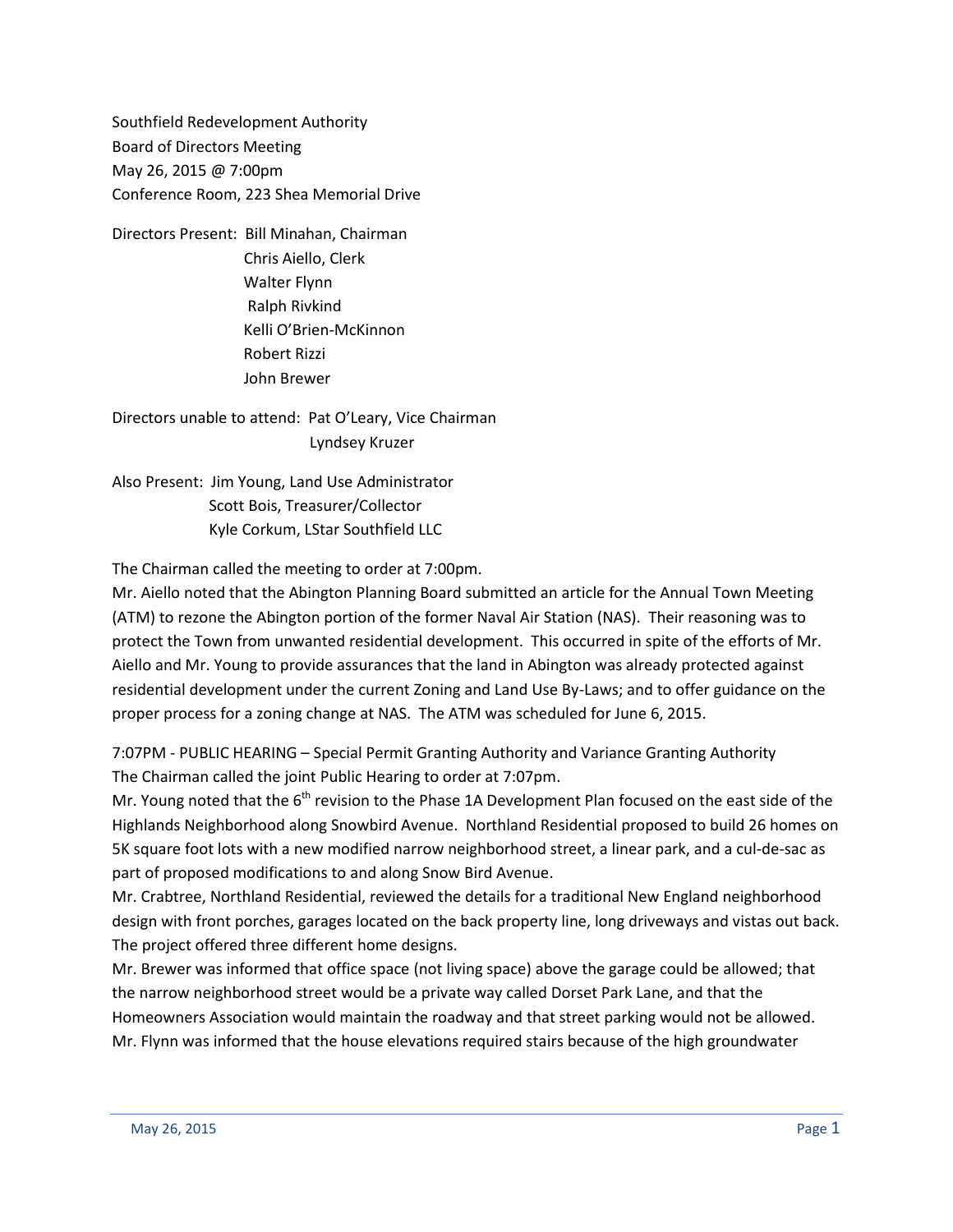table, and that all conditions from the original Development Plan would carry forward.

Discussion ensued on a Variance request from Section 6.5 Form Based Code for Single Family House up to 5K s/f to allow Lot Coverage up to 70%. It was noted that a storm drain system would collect 25% of rooftop runoff and direct flow to the open meadow area behind the homes.

The Applicant also requested a waiver to allow the proposed narrow neighborhood street, and waivers from the Architectural and Urban Design Guidelines:

Section 3.2.2.2 Common Open Space to accommodate an arch shaped park.

Section 3.2.3.1 Garden Walls, Fences and Hedges to allow the use of PVC for fences in the rear half of the lots

Section 3.3.5.3 Windows, Skylights and Doors to allow insets on the building wall of 1" reveal minimum Section 3.3.5.5 Windows, Skylights and Doors to include grids between the glass

Section 3.3.6.1 Roof Forms to allow eaves to overhang 8" minimum on primary roof and 4" minimum on secondary roof

Section 7.4.4 Parking to allow 2 car garages

Section 7.4.5 Parking to allow garage doors to face the front of a building

And from Section 10.2 of the Administrative Rules and Regulations to delete the requirement for automatic fire sprinkler systems and revert to the State Code.

Mr. Aiello was informed of the locations for fire hydrants on Snow Bird Ave, Dorset Park Lane and in the Cul-de-sac.

Discussion ensued on the zoning designations on each lot. Mr. Corkum noted that Northland reserved some of their open space area for a potential LStar tot lot.

## PUBLIC COMMENT

Mr. LeMott, Southfield, voiced concern with future snow removal and storage.

Mr. Bromberg, Rockland, was informed that a Conservation Commission Public Hearing was not required on this project, and that there would be no public trail in the back area of the Northland house lots.

# **VOTED: Motion of Walter Flynn, seconded by Chris Aiello, to close the Public Hearing**

## **Unanimous vote**

The Public Hearing closed at 7:53pm

#### Board Measure 15-014

**#1 VOTED: Motion of Walter Flynn, seconded by Ralph Rivkind, that the Special Permit Granting Authority approve, with conditions, the Sixth Revision of the Phase 1A Development Plan Application submitted by LStar Southfield, LLC. This approval does not however approve any requests for variances, which shall be subject to approval by the Variance Granting Authority Unanimous vote**

Mr. Rivkind stated that owing to circumstances relating to the soil conditions, shape or topography of such land or structures and especially affecting such parcel or such structure but not affecting generally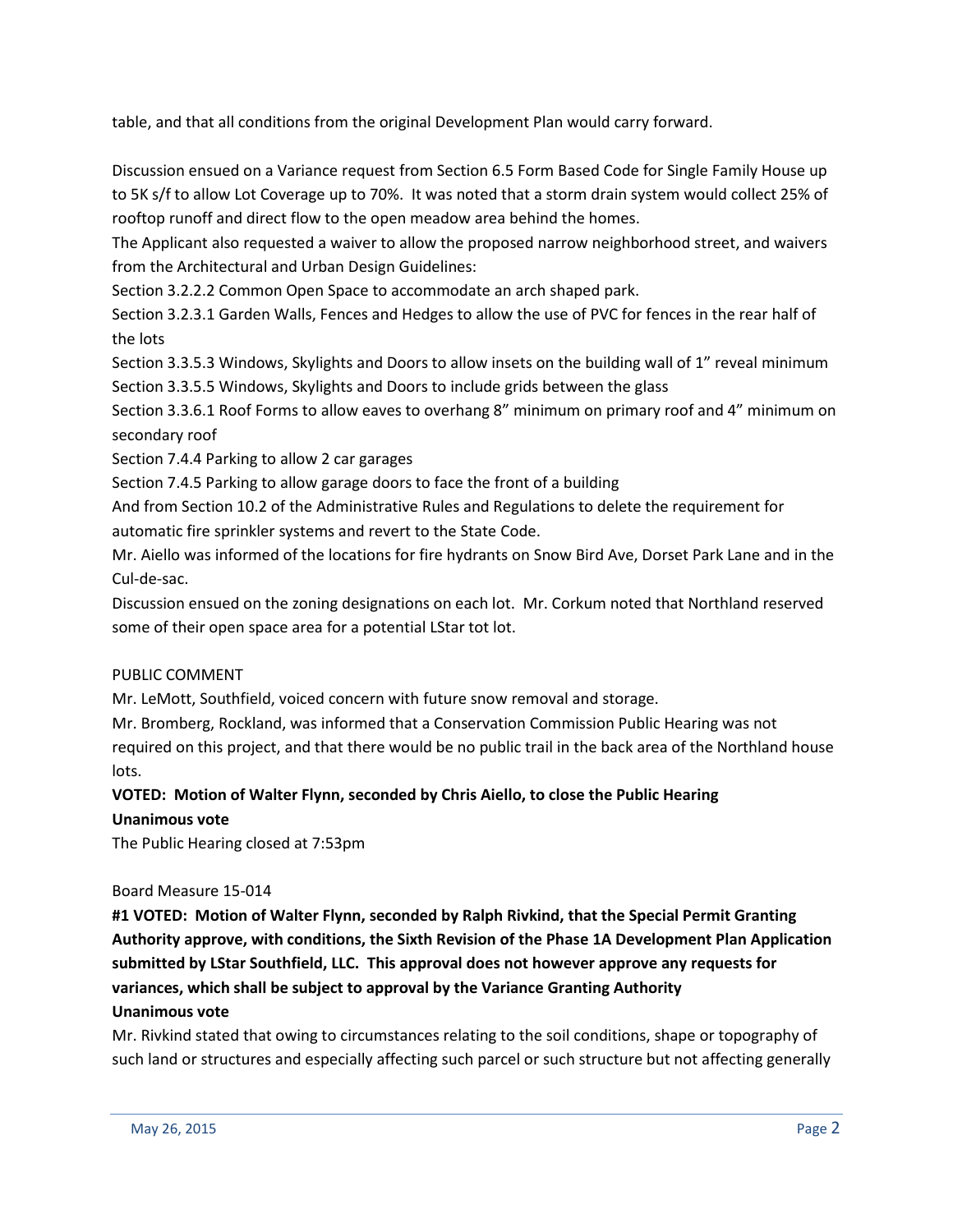the zoning district in which it is located, a literal enforcement of the By-Laws or Regulations would involve substantial hardship, financial or otherwise.

**#2 VOTED: Motion of Walter Flynn, seconded by Kelli O'Brien-McKinnon, that the Variance Granting Authority approves, with conditions, the request for the Variance submitted by LStar Southfield, LLC, as described in the Sixth Revision of the Phase 1A Development Plan Application. Unanimous vote**

#### **Minutes**

**VOTED: Motion of Walter Flynn, seconded by Chris Aiello, to accept the Executive Session Minutes from April 6, 13 and 27, 2015, not to be released until all matters are settled Unanimous vote**

## Work Group Discussion

The Chairman explained his thoughts on key issues still pending, and his proposal for groups of Directors to work with all parties to reach resolution. The Chairman noted the Agenda would change by adding a section for work group and staff updates.

1) Agreements Workgroup - with Ralph Rivkind taking the lead and working with John Brewer to amend the DDA, etc.

2) Water and Sewer Workgroup - with Pat O'Leary taking the lead and working with Chris Aiello and Kelli O'Brien-McKinnon to be involved in the planning for a permanent water and sewer solution, and the repair of existing leaks, all to be spearheaded by LStar.

3) Parkway and Navy Workgroup – with Lyndsey Kruzer taking the lead and working with Walt Flynn and Robert Rizzi to find long term solutions to Parkway Phase 2 financing, and the release of NAVY property 4) Master Plan Workgroup – with Walt Flynn taking the lead and working with Bob Rizzi and Kelli O'Brien-McKinnon to be involved in the creation of a new Master Plan spearheaded by LStar.

Mr. Corkum thanked the Board and said this approach would allow him to address several initiatives simultaneously.

Mr. Rivkind voiced concern on the groups overwhelming the staff and was informed that Mr. Young would continue to take the lead on all the issues.

Mr. Flynn suggested a liaison between the agencies and staff, in the absence of a CEO so the staff wouldn't be overwhelmed. Ms. O'Brien-McKinnon stated the point of the workgroups was to alleviate that burden. The Chairman stated the Board of Directors were the CEO of the SRA. Discussion ensued on scheduling out work sessions.

## **VOTED: Motion of Ralph Rivkind, seconded by John Brewer to create the workgroups as presented Unanimous vote**

## Discussion of LIFOC Alteration Request

Mr. Young reviewed the NAVY's process to request to perform alterations above and beyond general maintenance on a building under LIFOC. The Board submitted a request to NAVY for the use of Hangar #2. Discussion ensued on an expedited process for SRA signatures on NAVY License/Contracts. The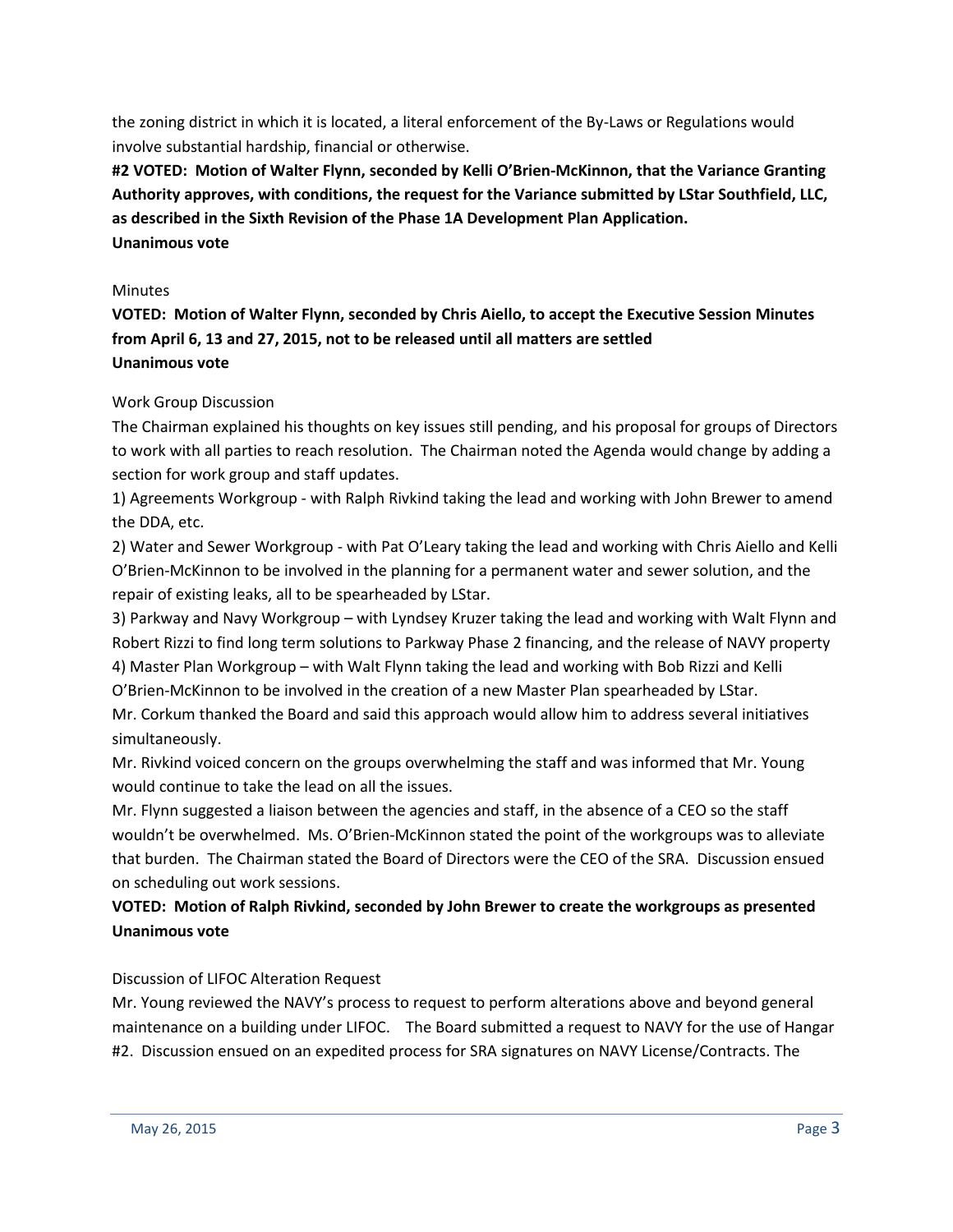Board chose to carry on with a majority of Directors signatures. Mr. Corkum informed the Board of his intent to perform alterations to Building 117 and the Fire House as well. Further discussion ensued on existing SRA insurance and changes in coverage that would be in effect on July 1, 2015.

## **VOTED: Motion of Walter Flynn, seconded by Ralph Rivkind, to treat NAVY LIFOC documents as a contract that requires a majority of the Board signatures Unanimous vote**

The Board reviewed a Powers & Sullivan contract for \$30K to conduct a comprehensive annual audit of the FY15 General/Enterprise Fund. Mr. Bois will arrange an exit meeting for the Auditors to present their findings to the Board. Discussion ensued on possibly bidding out the audit next year.

# **VOTED: Motion of Ralph Rivkind, seconded by Bob Rizzi, to execute a one year contract with Powers & Sullivan**

**Unanimous vote**

## Appropriation Requests

Mr. Bois provided the Board with several Appropriation Requests, and referenced the May 11, 2015 Agreement between SRA and LNR. LNR agreed to withdraw all their Appellate Tax Board Appeals and as a result the SRA Board of Assessors released \$571K in Overlay Surplus (earlier today).

## Board Measure 15-015

Per the Agreement, LNR's outstanding financial obligations for the Trotter Road Extension project were to be paid from the Overlay Surplus.

# **VOTED: Motion of Walter Flynn, seconded by Ralph Rivkind, that the Southfield Redevelopment Authority appropriates the sum of \$123,429.78 from the Overlay Surplus for the funding of expenditures associated with the Trotter Road Extension project Unanimous vote**

## Board Measure 15-016

Per the same Agreement, LNR's outstanding water/sewer charges were also to be paid from the Overlay Surplus. A lengthy discussion ensued on the total outstanding charges in the Enterprise fund of \$176K and LNR's balance due. Mr. Flynn and Mr. Aiello made a motion to appropriate \$153,202.86 to the Water/Sewer Enterprise Fund. Further discussion ensued on retained earnings, projected costs for operation and maintenance of the water system, prior year's expenses, and plans to renegotiate water rates with the Town of Weymouth. The Board considered supplementing a portion of the Enterprise Fund to aid a lower water rate, and were not inclined to appropriate the funds at this time. Mr. Flynn and Mr. Aiello withdrew their motion.

## Board Measure 15-017

Mr. Bois noted that Legal Services through May were estimated at 40K for the three tasks still pending on Navy/LRA agreement, Winterwoods closing documents and transfer of SRA roadways to Weymouth.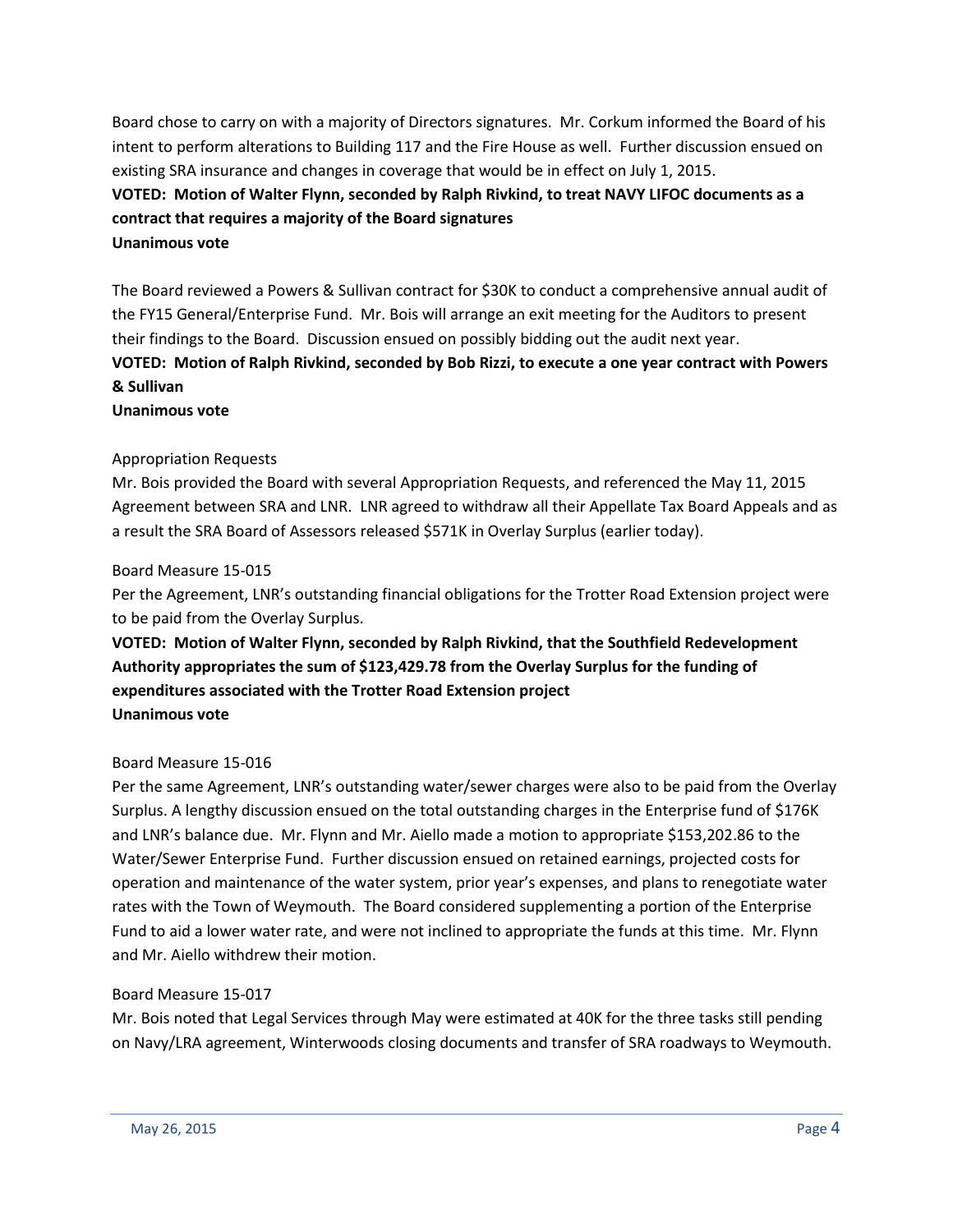Mr. Young noted that project review fees were expected to cover the legal costs relating to Winterwoods closing(s). Mr. Corkum stated his intent to avoid duplication of effort by the legal firms involved on land closings with title issues.

# **VOTED: Motion of Ralph Rivkind, seconded by Kelli O'Brien-McKinnon, that the Southfield Redevelopment Authority appropriates the sum of \$80,000 from Free Cash for the funding of additional legal expenditures during Fiscal Year 2015 Unanimous vote**

#### Board Measure 15-018

The Board reviewed a measure to complete the TACAN Outfall Drainage Improvement Project, and was informed that the structure was removed on an emergency basis in Oct. 2012 without a permit because of a blocked earthen weir that created ponded water. The TACAN Outfall is a critical component of the Stormwater management facility. The proposed work was required in accordance with an Order of Conditions issued by SSTTDC. The Project could not move forward last year due to pending new Legislation and a limited 3 month budget. SRA will need to apply to the Army Corp of Engineers for a permit to complete the project. Mr. Aiello was informed this obligation included beaver management, which may be necessary to construct the new weir.

**VOTED: Motion of Walter Flynn, seconded by Chris Aiello, that the Southfield Redevelopment Authority appropriates the sum of \$175,000 from Free Cash for the funding of expenditures associated with the TACAN Outfall Drainage Ditch Improvements Project Unanimous vote**

#### Board Measure 15-019

The Board reviewed a Reserve Fund Transfer request to meet Snow and Ice financial obligations. **VOTED: Motion of Ralph Rivkind, seconded by Bob Rizzi, that the Board of Directors transfers the sum of \$20,992.40 from the General Fund Reserve (11325201.573100) to DPW Snow and Ice (14104420.529102) to meet FY15 financial obligations Unanimous vote**

## Public Comment

Discussion ensued on requests for topics to be placed on the agenda, and a reasonable deadline for adding items to the agenda. It was agreed that requests must be received on the Tuesday before a Monday meeting.

Mrs. Parsons, Rockland, stated that the working group meetings had to be posted. A disagreement occurred on interpretation of the open meeting law.

**VOTED: Motion of Walter Flynn, seconded by Ralph Rivkind, to enter into Executive Session to consider the purchase, exchange, lease or value of real property, not to reconvene in Open Session Flynn, aye, Aiello, aye, O'Brien-McKinnon, aye, Rivkind, aye, Rizzi, aye, Brewer, aye, Minahan, aye** The Chairman stated that a discussion in open session would have a detrimental effect on the SRA's